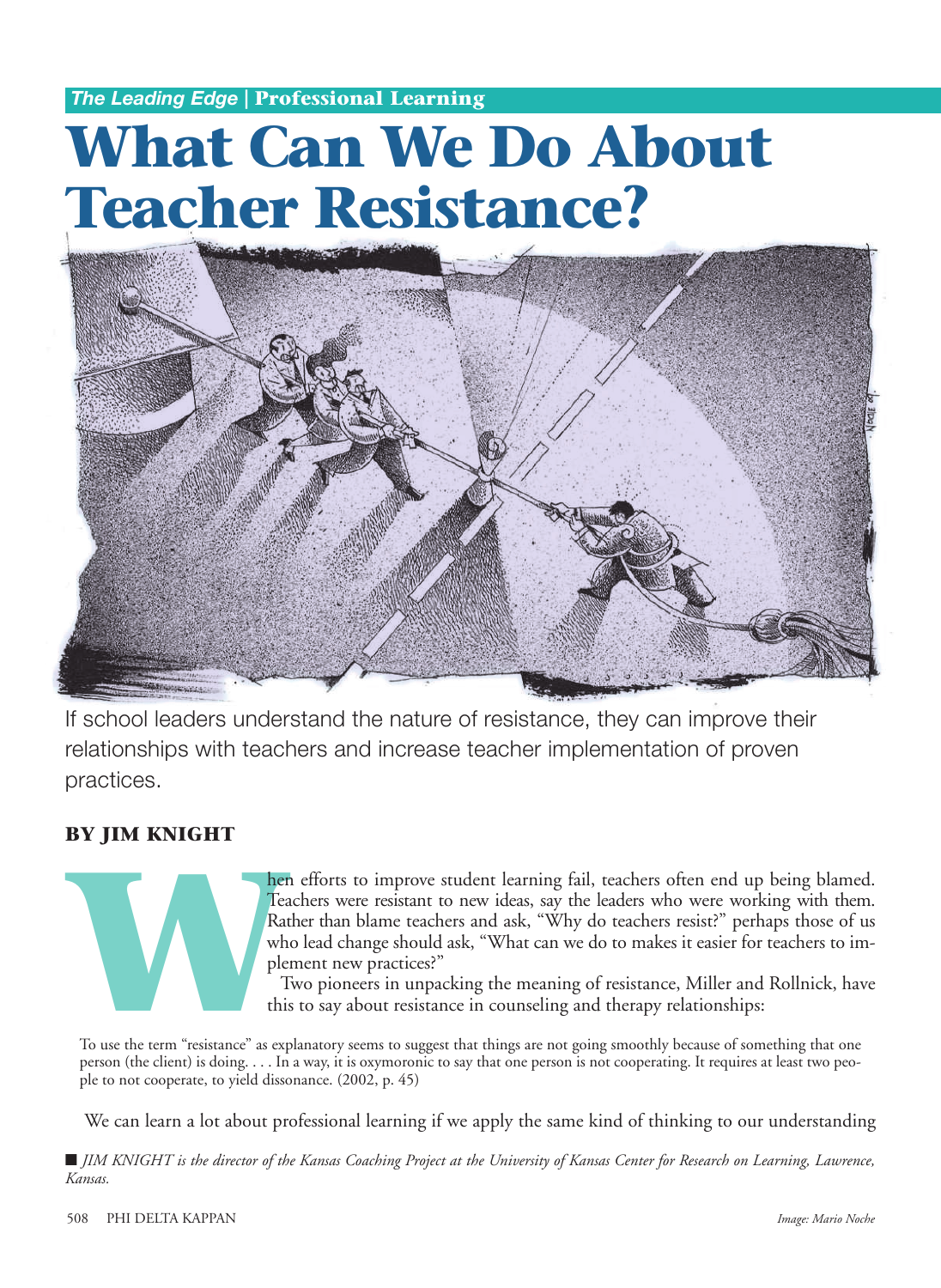of "resistant teachers." Consider six questions that can bring to the surface reasons for this dissonance between teachers and change agents.

#### **QUESTION #1: Are the Teaching Practices Powerful?**

In *The Evolving Self*, Mihalyi Csikszentmihalyi describes what's required for one idea to supersede another. "Ideas, values, technologies that do the job with the least demand on psychic energy will survive. An appliance that *does more work* with *less effort* will be preferred" (1993, p. 123, emphasis added).

Csikszentmihalyi's suggestion that people adopt new ideas or tools that are easier or more powerful also applies to teachers leaving behind old ways of teaching for more effective approaches. Teachers aren't likely to implement new practices unless they are powerful and easy to implement. Indeed, that seems like wise practice.

The issue of ease of use will be addressed in question two. Let's begin by considering the need for powerful teaching tools. Of course, few teachers will be motivated to implement a teaching practice if it does not increase student achievement, make content more accessible, improve the quality of classroom conversation, make students happier, increase love of learning, or have some other significant positive impact. Nevertheless, teachers report that they're frequently asked to change in ways that don't make a difference.

This situation can arise for at least three reasons. First, not all teaching practices are created equally. Before recommending practices for their schools, consumers of educational interventions must consider the quality of research that supports those practices, the effect sizes or other measures of statistical significance from supportive research studies, and the experiences of other educators. Indeed, change leaders should propose new ways of teaching only if they're confident they will have a positive impact on student achievement.

Second, educators should consider student achievement and behavior data from their schools before proposing new ways of teaching. Decision makers should strive to find teaching tools that are the best match for the needs of their students. A highly effective program in one school might be totally ineffective if adopted in a school facing different challenges. School improvement is not a one-size-fits-all solution.

Third, even proven, effective programs that are a good match for a school's needs still may not be powerful if teachers don't get sufficient support for high-

quality implementation. Our research at the Kansas Coaching Project (Knight and Cornett 2009) indicates that teachers are unlikely to implement a practice successfully, if they implement at all, if they have had only workshops without coaching or other forms of follow-up support. Many teaching practices are sophisticated, and teachers can't be expected to learn

# **Even when teachers want to implement new programs, they may not have the energy needed to put that program into practice.**

them without an opportunity to watch model demonstration lessons, experience job-embedded support, and receive high-quality feedback. Without support, a powerful practice, poorly implemented, is no better than one that is ineffective.

#### **QUESTION #2: Are the Practices Easy to Implement?**

Most teachers face what Michael Fullan and Andy Hargreaves (1996) have referred to as a "press of immediacy." In a typical day, teachers grade stacks of papers, create lesson plans, complete reports, attend meetings, contact parents, stay at school for sporting events, do bus duty, supervise the cafeteria, attend IEP meetings, and on and on. On top of that, they complete all of those tasks while doing work that requires a great deal of emotional fortitude. The result is that even when teachers want to implement a new program, they may not have the energy needed to put that program into practice.

Research on the personal experience of change (Hall and Hord 2001; Prochaska, Norcross, and Di-Clemente 1994) suggests why change leaders need to make it easier for teachers to implement new practices. The personal experience of change is complex. Few of us adopt new habits of practice without some struggles, and if those new practices also involve a large number of tasks and learning challenges, professional learning probably won't happen. Consequently, when change leaders remove barriers, they increase implementation.

Our experience suggests that several types of support are especially helpful. Teachers say they benefit greatly when they get to see demonstrations of new ways of teaching before they try to implement them.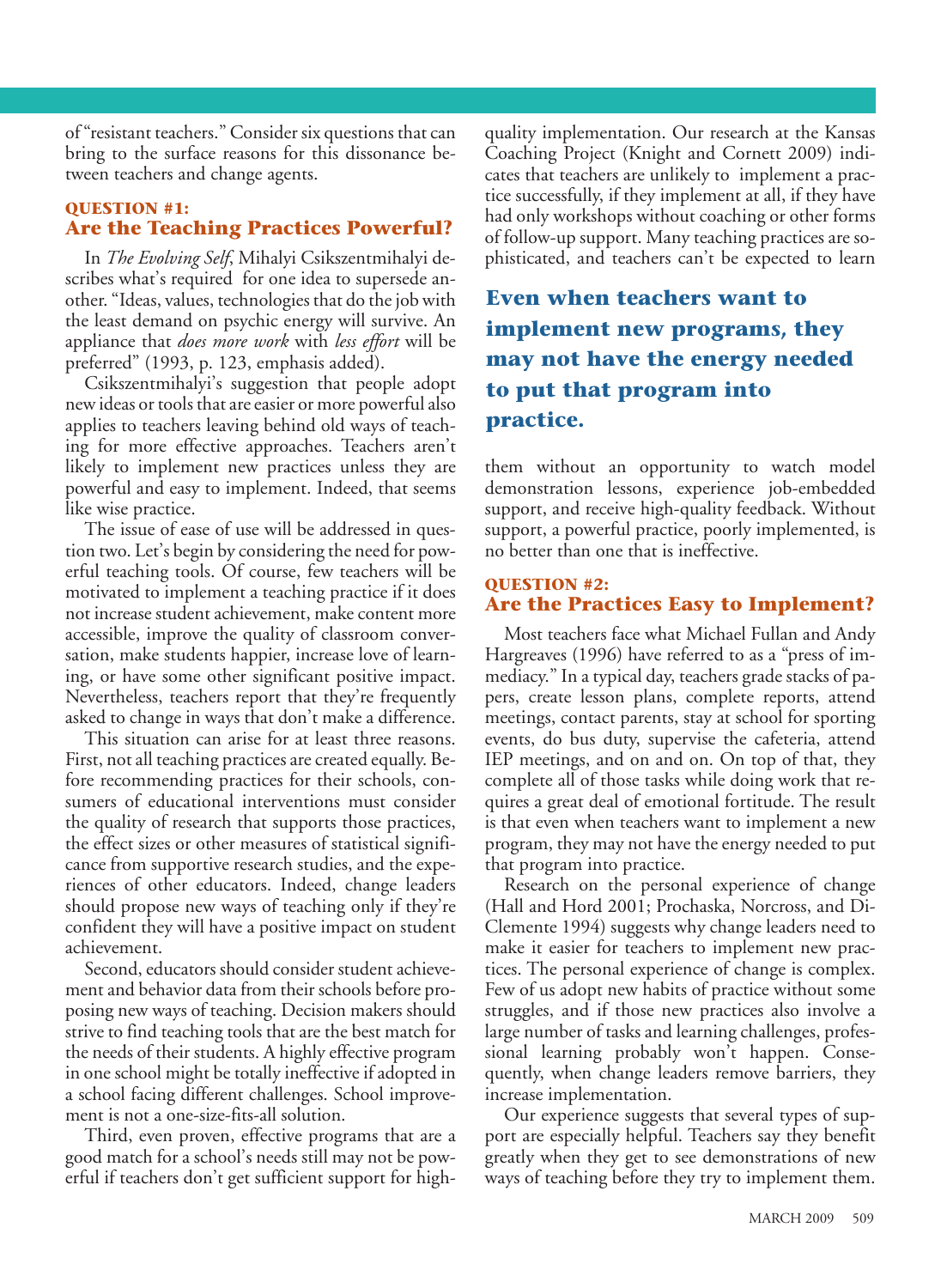Learning also is much easier when someone breaks down new approaches into easy-to-implement steps. Change agents must have a thorough, deep understanding of the practices they share so they can effectively explain those practices to teachers. Finally, teachers are more inclined to adopt new programs when all teaching materials (overheads, readings, handouts, or learning sheets) are created for them.

The importance of easy and powerful interventions has been nicely summarized by Patterson and his colleagues: "When it comes to altering behavior, you need to help others answer only two questions. First, is it worth it? . . . And second, can they do this thing? . . . Consequently, when trying to change behaviors, think of the only two questions that matter. Is it worth it? . . . Can I do it?" (2008, p. 50).

Even if a proposed program is "worth it" and easy to do, we still aren't out of the woods. Teachers will adopt powerful and easy practices only if they believe that they are powerful and easy. Consequently, change leaders need to be able to convince teachers that they are so. Unfortunately, the most common forms of persuasion often fail.

#### **QUESTION #3: Are They Experienced?**

I have shown hundreds of change leaders a scene from the documentary *The Waters of Ayole*. The short film describes the efforts of United Nations aid workers to support villages as they take care of village water pumps, literally a matter of life or death for many villagers. In the scene, four village leaders are asked what they thought when they learned they were getting a pump for their village. "At first, we weren't particularly pleased," they say. "We thought it might be a trick." "And people refused to come to meetings." "When the machines arrived. . . we were afraid they might scare us away from our village." "Without seeing the water, we weren't convinced." Even when the water gushed out, "without having drunk any of it, we still weren't convinced." What finally convinced the villagers? "The day water came from the pump and we drank it. Then we said these people really did something for us." Even when offered something that is lifesaving, people may resist until they actually experience the phenomenon.

Patterson and his colleagues explain that when it comes to change, experience trumps talk every time. "The most common tool we use to change other's expectations is the use of verbal persuasion. . . [however] When it comes to resistant problems, verbal persuasion rarely works. Verbal persuasion often comes

across as an attack. It can feel like nagging or manipulation. If people routinely enact behaviors that are difficult to change, you can bet that they've heard more than one soliloquy on what's wrong with them — and to no effect" (2008, p. 50).

If talk is cheap, or at least ineffective, then it's experience that persuades. Tom Guskey has made exactly the same observation:

The crucial point is that it is not the professional development *per se,* but the experience of successful implementation that changes teachers' attitudes and beliefs. They believe it works because they have seen it work, and that experience shapes their attitudes and beliefs. . . the key element in significant change in teachers' attitudes and beliefs is clear evidence of improvement in the learning outcomes of their students. (1999, p. 384)

When it comes to change, teachers have to drink the water, so to speak, before they will believe. This has real implications for change leaders. First, they should provide teachers with experiences that demonstrate the value of a program. For example, if a school employs coaches, the coaches can present model lessons in teachers' classrooms. Other forms of professional learning, such as Japanese lesson study or peer observation with feedback, also enable teachers to see and experience new practices. Video recordings and experiential learning activities can also be used effectively during workshops, study groups, and other professional learning activities.

Perhaps most important, if we know that teachers usually need to experience success to believe in a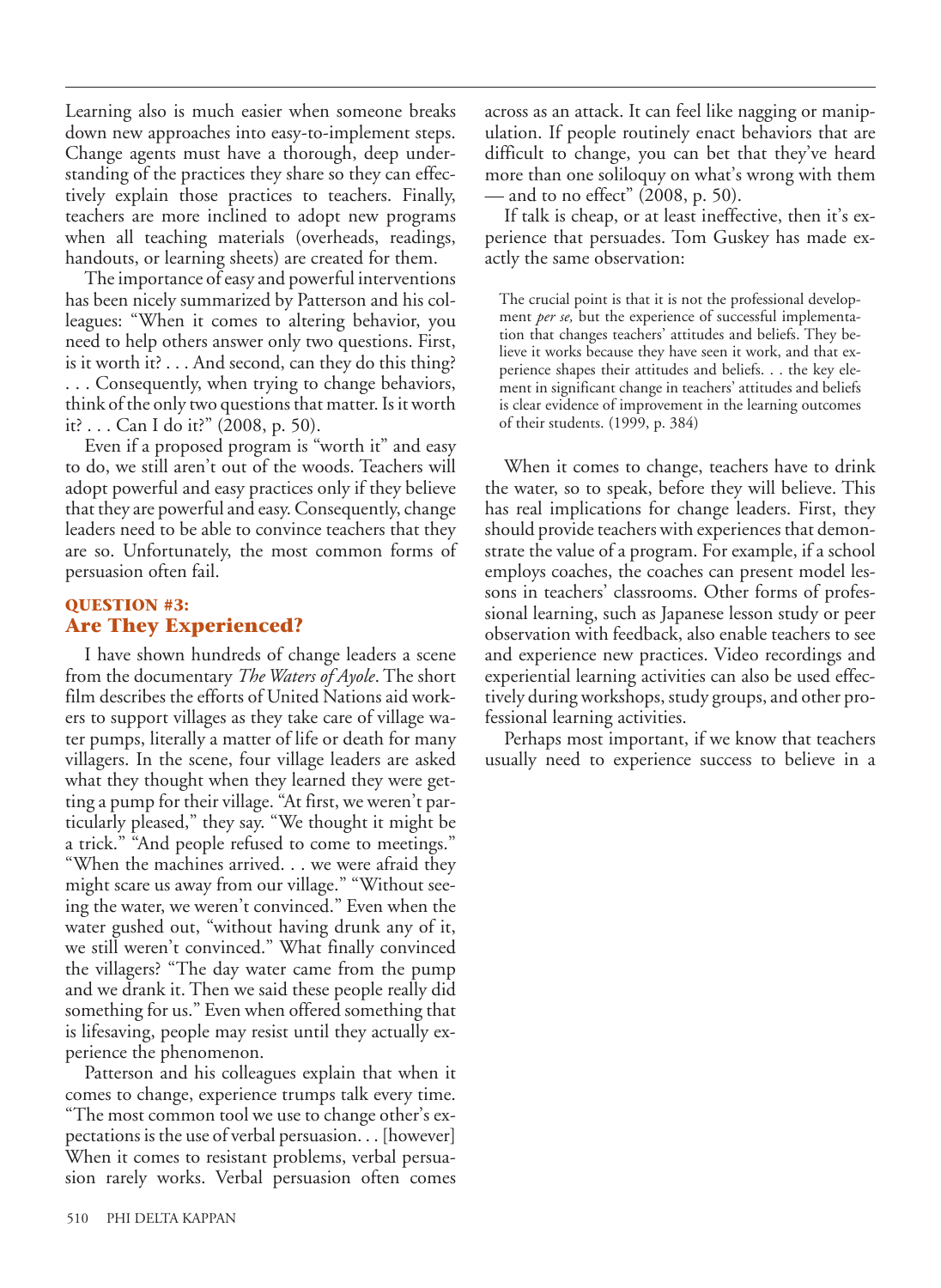teaching practice, that should change how we communicate with teachers. Trying to talk teachers into new ways of teaching without providing experiences can actually decrease implementation, creating what Miller and Rollnick refer to as an "ironic process," an approach that "causes the very outcome that it was meant to avert" (2002, p. 37). A better tactic is to offer teachers opportunities to experiment with practices so that they can make up their own minds about their effectiveness.

# **Ignoring teacher autonomy often ensures that teachers don't implement new practices.**

If the practices are powerful and easy, most teachers will implement them. If the practices aren't powerful or easy, there is very little anyone can say to persuade teachers to change. Indeed, the respectful way in which we talk to teachers can make a big difference in whether they implement a practice.

#### **QUESTION #4: Are Teachers Treated With Respect?**

Commenting on how another professional works is almost always difficult because so much of a person is woven into how she or he works. This challenge may be even more difficult for educators because few professions are more personal than teaching. Change agents need to be aware that they walk on sacred ground when they suggest news ways of teaching, especially when they criticize a teacher's current teaching practices.

In more than 200 interviews that I've done with teachers about professional learning, teachers have been close to unanimous in criticizing professional developers who fail to recognize teacher expertise. The old model of an expert talking to a room full of strangers is, in fact, in some cases literally worse than nothing because teachers may leave traditional sessions feeling frustrated, disappointed, or patronized and worse off than they were before the session. One teacher's comments summarize the views of many of these teachers: "It's not like we are undergraduates. There are many people on our staff who are bright and who do read what's going on in the field, who do take classes on their own time, not because they have to but because they love to teach. And I do think it's kind of demeaning [when a presenter appears not to] know about that."

Few change leaders actually intend to be demean-

ing, but intentions don't matter. What matters is how teachers perceive change leaders. Perception is reality, and if teachers feel that their identity (their own sense of how good, competent, or talented they are) is under attack, their most frequent reaction is to resist (Stone, Patton, and Heen 2000).

Change agents, then, are likely to be more effective if they are masters of effective communication. They need to listen respectfully (Goldsmith and Reiter 2007) and communicate positive comments so frequently and so authentically that they foster what Kegan and Lahey refer to as "a language of ongoing regard" (2001, p. 101). Perhaps most important, they need to communicate recognition for the professionalism of teachers. For that reason, change leaders must understand the role of reflection and thought in professional practice.

#### **QUESTION #5: Are Teachers Doing the Thinking?**

Thomas Davenport has deepened our understanding of professional practice by describing the attributes of knowledge workers who, he says, "think for a living. [Knowledge workers] live by their wits. Any heavy lifting on the job is intellectual, not physical. They solve problems, they understand and meet the needs of customers, they make decisions, and they collaborate and communicate with other people in the course of doing their own work" (2005, p. 15). Few people do more thinking on the job than a teacher standing in front of 27 students, so it seems safe to say that teachers are knowledge workers.

Davenport extends his analysis by stating that a defining characteristic of knowledge workers is that: "*Knowledge workers like autonomy*. . . Thinking for a living engenders thinking for oneself. Knowledge workers are paid for their education, experience, and expertise, so it is not surprising that they take offense when someone else rides roughshod over their intellectual territory" (2005, p. 15). This is precisely the case with teachers. Ignoring teacher autonomy often ensures that teachers don't implement new practices.

On the surface, having a small group of educators and administrators do the thinking for teachers is understandable. Schools need programs implemented consistently across a district, and it's not especially efficient for many teachers to be deeply involved in curriculum revision. However, if change leaders ignore teachers' need for autonomy, they run the risk of alienating their audience.

Respecting teachers' professional autonomy does not mean all teachers have complete freedom to teach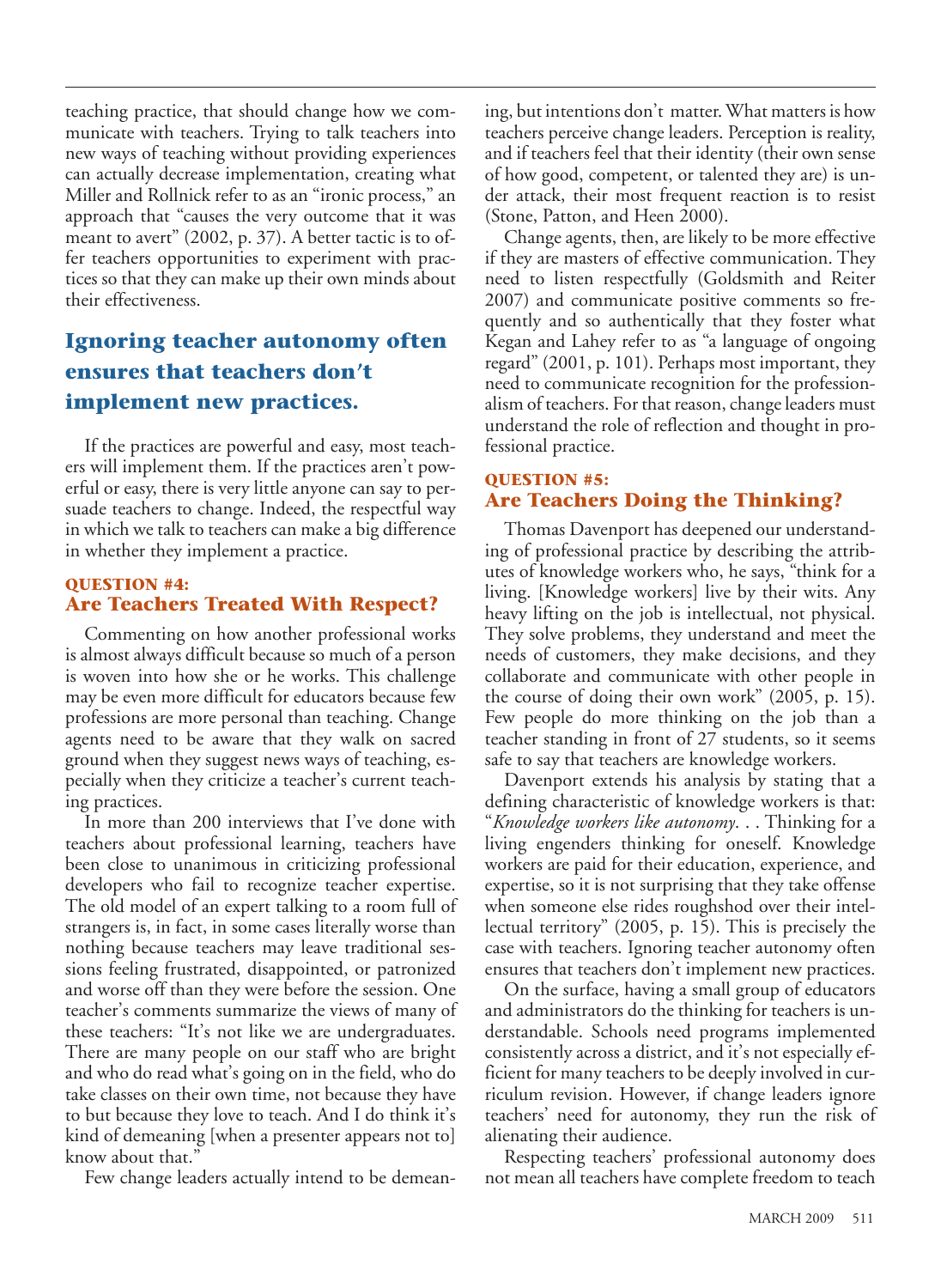in whatever way moves them. There have to be some non-negotiables in schools. Schools could expect all teachers to develop classroom management plans, use common assessments, or adopt particular textbooks

# **One particularly self-destructive pattern that prevents real change from taking hold in schools is the attempt, attack, abandon cycle.**

or curricula, for example. However, handing a pacing guide to teachers and giving them no say in its development and no choice about implementing it is a recipe for disaster. When someone else does all the thinking for teachers, there's little chance that teachers will implement the practice.

## **QUESTION #6: What Has Happened in the Past?**

How teachers view professional learning in their schools on any given day will inevitably be shaped by how they have experienced professional learning in the past. If professional learning has been truly professional, respected teachers' need for autonomy, offered powerful and easy practices, and been supported through coaching and other forms of job-embedded learning, then teachers will approach professional learning with positive, high expectations. When these elements are missing, however, history can become a major roadblock to implementation.

One particularly self-destructive pattern that prevents real change from taking hold in schools is what I call an "attempt, attack, abandon cycle." During the attempt, attack, abandon cycle, change leaders introduce a new practice into a school. However, very little support is available to help teachers try the new practice, so many teachers never implement it and others *attempt* it but poorly. Before the program has been implemented effectively, and before it's had sufficient time to be fully implemented, various individuals in the school or district begin to criticize or *attack* the program. As a result, many teachers implementing the program begin to lose their will to stick with it. Inevitably, even though the practice was never implemented well, district leaders label it unsuccessful and *abandon* it, only to propose another program that's sure to be pulled into the same vicious cycle, to eventually be attacked and abandoned for another program, and on and on. Thus, schools stay on an unmerry-go-round of attempt, attack, abandon, without ever seeing any meaningful, sustained change in instruction taking place (Knight 2007).

Hargreaves and Fink (2005) have identified lack of continuity as another self-destructive pattern in schools. When districts swing from one instructional approach to another, when school leadership is constantly changing, the lack of consistency and focus can undermine a teacher's enthusiasm for new ideas. Of course, if the history of professional learning is one that ignores all of the above questions, there is an even greater likelihood that teachers will adopt the age-old refrain, "This too shall pass."

## **Suggestions for Leading Change**

I hope the above questions show how the approach taken by change leaders can have a significant positive or negative impact on whether teachers adopt better ways of teaching. Indeed, if we carefully consider change issues, we might wonder why teachers don't resist change more than they do. If we ask teachers to implement practices that may not have a powerful impact on students, if we don't make it easier for teachers to adopt new ways of teaching, if we tell teachers why innovations are important without providing them opportunities to experience success, if we do the thinking for teachers, if we ignore the personal and professional aspects of change, and we do this year after year while continually changing the focus for professional learning, can we really expect teachers to be enthusiastic about changing their practices?

Fortunately, our six questions carry within them suggestions for how we can increase the likelihood that teachers will adopt and implement proven practices.

- 1. Seek high-leverage teaching practices that are proven and powerful. Those who propose new ways of teaching need to be certain that what they bring to teachers will have an unmistakable positive impact on students' and teachers' lives.
- 2. Use data to select and monitor the impact of practices. Data can be a valuable tool for the selection of effective teaching practices. Ignoring data can waste a great deal of effort on tools that don't address students', teachers', and schools' most pressing needs.
- 3. Provide quality coaching. The preliminary research on coaching (Knight and Cornett 2009) suggests that teachers rarely implement without sufficient support involving precise explanations, modeling, and encouraging feedback.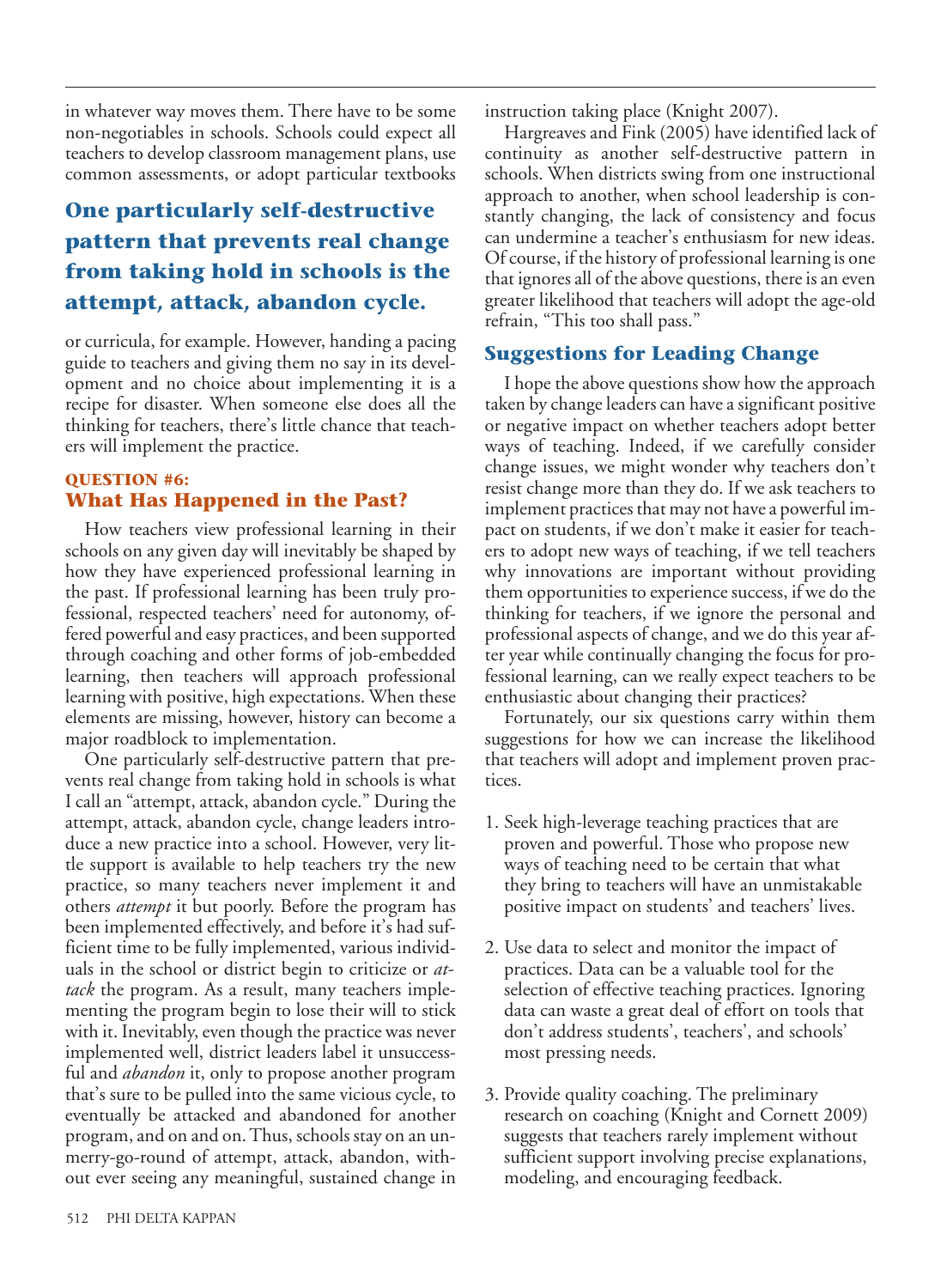- 4. Balance precise explanations with provisional comments. Professional developers can make it easier for teachers to learn new practices if they precisely describe how teachers should use new practices in the classroom. However, they should also explain those practices provisionally to allow teachers the freedom to adopt practices to fit their unique pedagogical approach or the particular needs of their students
- 5. Obtain commitment by offering teachers choices and valuing their voices. The more teachers can have a say in how and what new practices they implement, the more likely they will be to embrace new ways of teaching.
- 6. Focus professional learning on a few critical teaching practices. Professional learning that involves too many approaches can lack focus or overwhelm teachers (Davenport 2005). A better idea is to collaboratively identify a few critically important practices and then work together to ensure that they are implemented successfully.
- 7. Align all activities related to professional learning. Professional learning communities, coaching, teacher walkthroughs, program book studies, and all other forms of professional learning should focus on the same critically important practices that everyone agrees are important within the school.
- 8. Increase relational trust. Professional learning is most successful in settings that foster support and trust. As Michael Fullan has stated, "the single factor common to every successful change initiative is that relationships improve. If relationships improve, things get better. If they remain the same or get worse, ground is lost" (2001, p. 5).

#### **Conclusion**

This article began with a simple question: "What can we do about teacher resistance?" One answer is that those of us who are change leaders should be careful about how we share practices with teachers. Professional developers who adopt the suggestions included here should see much less resistance and much more meaningful and valuable professional learning. More important, when teaching practices improve, there is every reason to believe student achievement will improve as well. **K** 

#### **REFERENCES**

Csikszentmihalyi, Mihalyi. *The Evolving Self: A Psychology for the Third Millennium.* New York: HarperCollins, 1993.

Davenport, Thomas H. *Thinking for a Living: How to Get Better Performance and Results from Knowledge Workers.* Boston: Harvard Business School Press, 2005.

Fullan, Michael. *Leading in a Culture of Change: Being Effective in Complex Times.* San Francisco: Jossey-Bass, 2001.

Fullan, Michael, and Andy Hargreaves. *What's Worth Fighting for in Your School*. 2nd ed. New York: Teachers College Press, 1996.

Goldsmith, Marshall, and Mark Reiter. *What Got You Here Won't Get You There: How Successful People Become Even More Successful.* New York: Hyperion, 2007.

Guskey, Thomas. *Evaluating Professional Development.* Thousand Oaks, Calif.: Corwin Press, 1999.

Hargreaves, Andy, and Dean Fink. *Sustainable Leadership*. San Francisco, Calif.: Jossey-Bass, 2005.

Hall, Gene E., and Shirley M. Hord. *Implementing Change: Patterns, Principles, and Potholes*. Boston: Allyn & Bacon, 2001.

Kegan, Ron, and Lisa Lahey. *How the Way We Talk Can Change the Way We Learn.* San Francisco, Calif.: Jossey-Bass, 2001.

Knight, Jim. *Instructional Coaching: A Partnership Approach to Improving Instruction.* Thousand Oaks, Calif.: Corwin Press, 2007.

Knight, Jim, and J. Cornett. "Studying the Impact of Instructional Coaching." Manuscript. University of Kansas Center of Research on Teaching, 2009.

Miller, William R., and Stephen Rollnick. *Motivational Interviewing: Preparing People for Change.* New York: Guilford Press, 2002.

Patterson, Kerry, Joseph Grenny, David Maxfield, and Ron McMillan. *Influencer: The Power to Change Anything.* New York: McGraw-Hill, 2008.

Prochaska, James O., John C. Norcross, and Carlo DiClemente. *Changing for Good*. New York: Avon Books, 1994.

Stone, Douglas, Bruce Patton, and Sheila Heen. *Difficult Conversations: How to Discuss What Matters Most*. New York: Penguin, 2000.